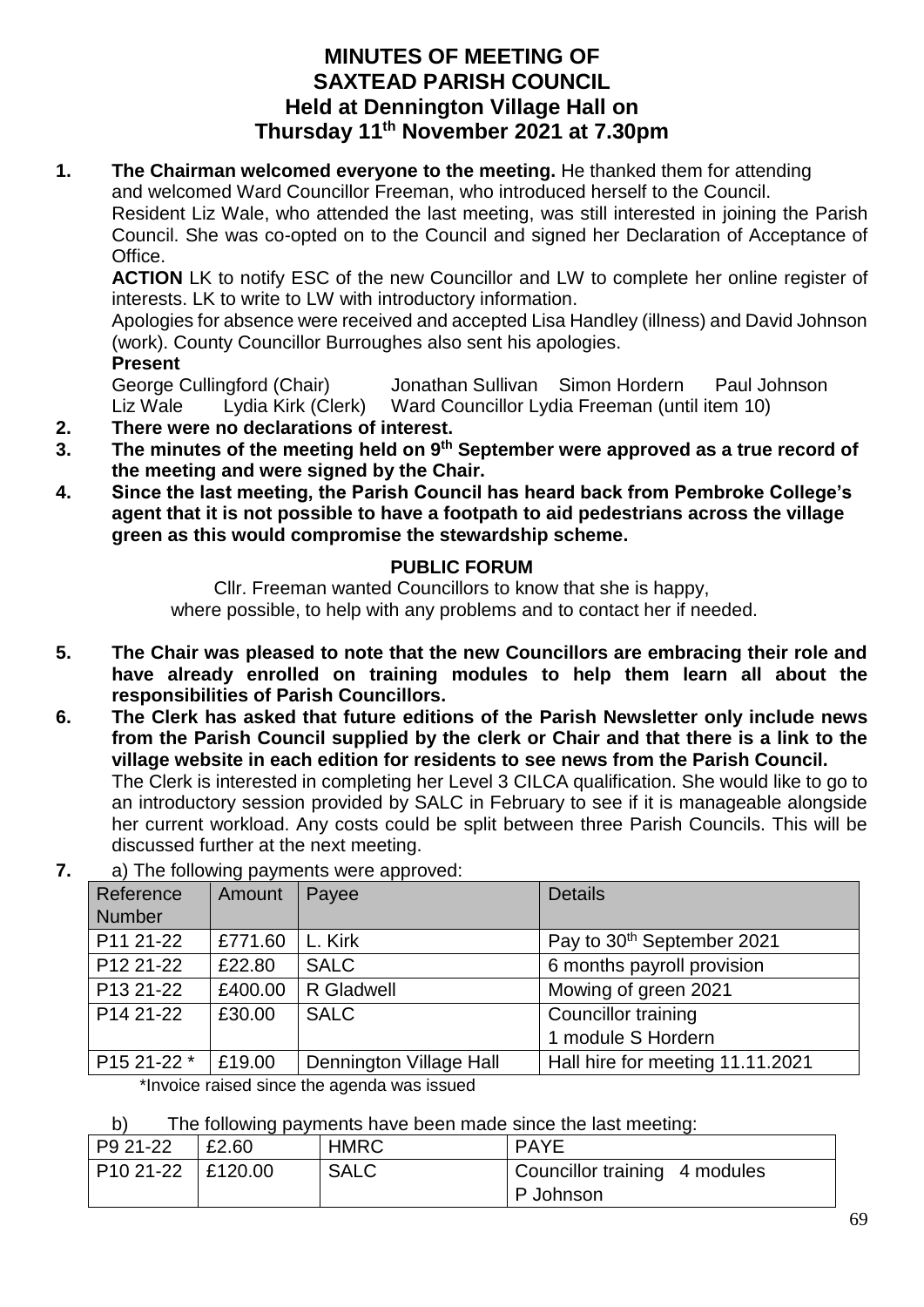Six pence interest has been received since the last financial report.

- c) The current and deposit account balances were £2,905.19 & £7,296.83 respectively on 31st October 2021.
- d) The bank statements and reconciliation were reviewed and signed by PJ.
- e) The year-to-date payments and receipts account was considered in order and in line with the agreed budget.
- f) The bank mandate change removing G. Ward and adding L. Handley has now been confirmed. All three mandates- GC, LH, JS- now have online access to pay invoices, with each payment requiring authorisation from two mandates. Payments P9 & P10 were successfully made online.
- **8. There are still vacancies for a Village Recorder, a SALC representative and a Community Partnership representative.** The Village Recorder would provide annual reports about events in, and news from, the village to the Suffolk Records office and the Parish Meeting. The SALC representative and Community Partnership representatives would need to attend SALC meetings and regular Community Partnership meetings with other local Parish Councils and report back. LW is interested in the role of Village Recorder, but this can be considered again once we have completed our consultation with residents.
- **9. There were discussions on what we can do locally to help the environment, which included planting trees on communal land, encouraging wildflowers, re-installing hedgerows and drafting a village environmental policy.** It was noted that as Saxtead Green is a protected natural grassland so it is not appropriate to add more trees to this open space as this is likely to compromise the protected biodiversity of an Site of Special Scientific Interest (SSSI).

PJ suggested that creating a working party formed from members of the Parish Council and residents might be a good way of helping this progress. This could establish what ideas residents have in this regard and help to prioritise different ecological projects. Having a working group might help facilitate action which can then be reported back to the Parish Council for its input.

- **10. Christina Darell-Brown has an outline of plans for village events to commemorate the Queen's Platinum Jubilee, including a tree planting event and a tea party.** The Parish Council will contact her asking how it can help, and PJ will discuss some other possible ideas with her.
- **11. PJ has recorded vehicles on the A1120 with a decibel meter and found that some cars exceed the legal noise level, as well as many motorbikes.** He is in contact with Suffolk Police to find out if they will take enforcement action if we provide evidence of illegal noise levels. He is also looking into traffic noise cameras and whether this is something the police would consider using one along the A1120 or if it could be feasible to purchase one in collaboration with other local Parish Councils. PJ carried out checks on one of the vehicles which has now lead to enforcement by the Police for a motoring offence.
- **12. Councillors discussed the importance of community engagement and seeking residents' opinions on a whole range of items, not just Neighbourhood Watch priorities.** Once priorities have been established, the Parish Council can then work on action plans. The Parish Council can drive projects but needs to carry out surveys to shape the direction of its work.

**ACTION** PJ, LW, SH and LK will form a sub-committee to work on a survey for residents and report back at next meeting.

It is hoped that response rates will be higher if Councillors arrange to collect the surveys personally and speak directly with residents. The village could be divided into sections for the seven Councillors to cover between them.

It is noted that housing development in Saxtead is very limited because of its classification as an "other village".

**13. Discussed alongside item 12.**